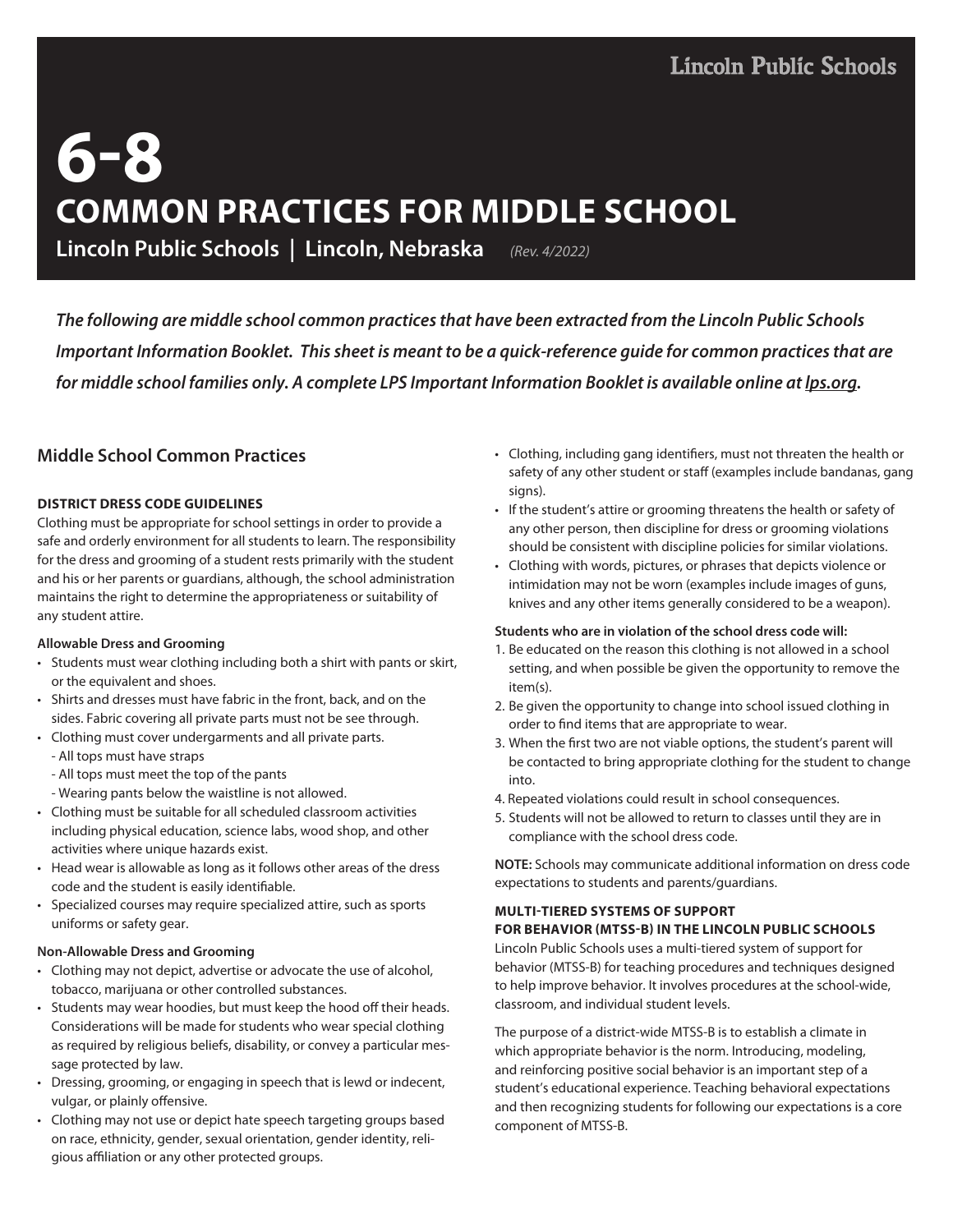#### **SCHOOL COMMUNITY INTERVENTION PROGRAM (SCIP)**

SCIP is a student assistance program that works with families, schools and the community to support student behavioral, mental and emotional health. When schools, parents and the community build a collaborative relationship of support around students, they are more capable of reaching their full potential. SCIP can assist parents in identifying behaviors or concerns that may be interfering in a student's ability to learn, seek solutions, and explore options, which will increase student's opportunities to be successful in school. In addition to inschool supports, SCIP collaborates with community behavioral health agencies to offer another layer of support to students and families. To refer your student to SCIP or to find out more about the program please contact your school's SCIP Team Leader or the Lincoln/Lancaster County SCIP Coordinator at 402-327-6841.

#### **EXTRA/INTRAMURAL ATHLETICS**

LPS middle schools offer a full-year of after school extra/intramurals for 7th and 8th grade students.

Fall sports include: Cross Country, Soccer, Girls Volleyball; winter sports include: Girls/Boys Basketball and Wrestling; Track is held in the spring. All students are expected to follow assigned guidelines for conduct and academics for participation. Activity specific guidelines will be shared at the start of each season.

**Practices are for athletes only.** Friends and/or family members may not observe practices. People waiting to give students rides home from school should wait in their vehicles in the parking lot. Parents waiting to walk home with students after school should wait in the assigned area. Other LPS students cannot wait on campus for students while they are practicing.

**Early Dismissal Dates:** (August 15-17, 2022) Students will be dismissed at 1:40 p.m.

#### **Professional Learning Communities (PLC) Dates:**

**2021:** August 30, September 27, October 25, November 29, December 20. **2022:** January 31, February 28, March 28, April 25. Students will be dismissed at 1:40 p.m. on these days.

## **LPS Best Practices for Communicating Grades**

**In LPS, our goal is to effectively and consistently communicate academic progress with students and parents/guardians. In order to meet this goal, LPS developed these guidelines for calculating, entering, and communicating grades. These guidelines are meant to help students and parents/guardians interpret student grades in useful ways.** 

Lincoln Public Schools will post and notify you about your child's report card in ParentVue after the conclusion of each quarter. The school will continue to print a report card for families without ParentVUE or for those who request it from the school office.

Teachers, school administrators, and district curriculum specialists work together to determine how to grade and communicate students' learning. This document describes grading practices that are common (standardized) across instruction in Lincoln Public Schools. Curriculum specialists and others may provide more specific advice for teachers in other documents (i.e., curriculum specialists provide grading templates for teachers in each curriculum area via Synergy gradebook). Ultimately, teachers design classroom assessment systems to do two things:

- Emphasize the importance of practice and using feedback (formative assessment processes), and
- Provide grades that clearly communicate student achievement on LPS content/skill standards (summative assessment processes). Teachers work to ensure that grades clearly communicate academic achievement and minimize the impact of other factors, such as student behavior/compliance.

The goal of this document is to describe grading practices that are consistent across all classrooms. More detailed information about grading practices can be found on Synergy Class Websites in ParentVue.

#### **SUMMATIVE AND FORMATIVE ASSESSMENTS**

- Summative assessments and assignments (calculated as 80% of the overall grade)
	- Summative assessments are used to evaluate student learning (assessments **OF** learning), skill acquisition, and academic achievement at the conclusion of a defined instructional period.
	- Typical examples of summative assessment processes are unit tests/exams, projects, papers, and other examples of student work showing the current level of knowledge/skills.
- Formative assessments and assignments (calculated as 20% of the overall grade)
	- Formative assessments provide ongoing and timely feedback that instructors can use to modify their teaching and students can use to improve their learning (assessments **FOR** learning). Typically, teachers use student responses on these practice opportunities to determine what needs to be clarified or re-taught and/or students use feedback from the practice opportunity to try again (student practice).
	- Typical examples of formative assessment processes are entry/exit tickets, discussions, individual practice, drafts of papers, additional practice items done at home or in class, short quizzes, and other processes that help students show their learning in anticipation of summative assessment events.